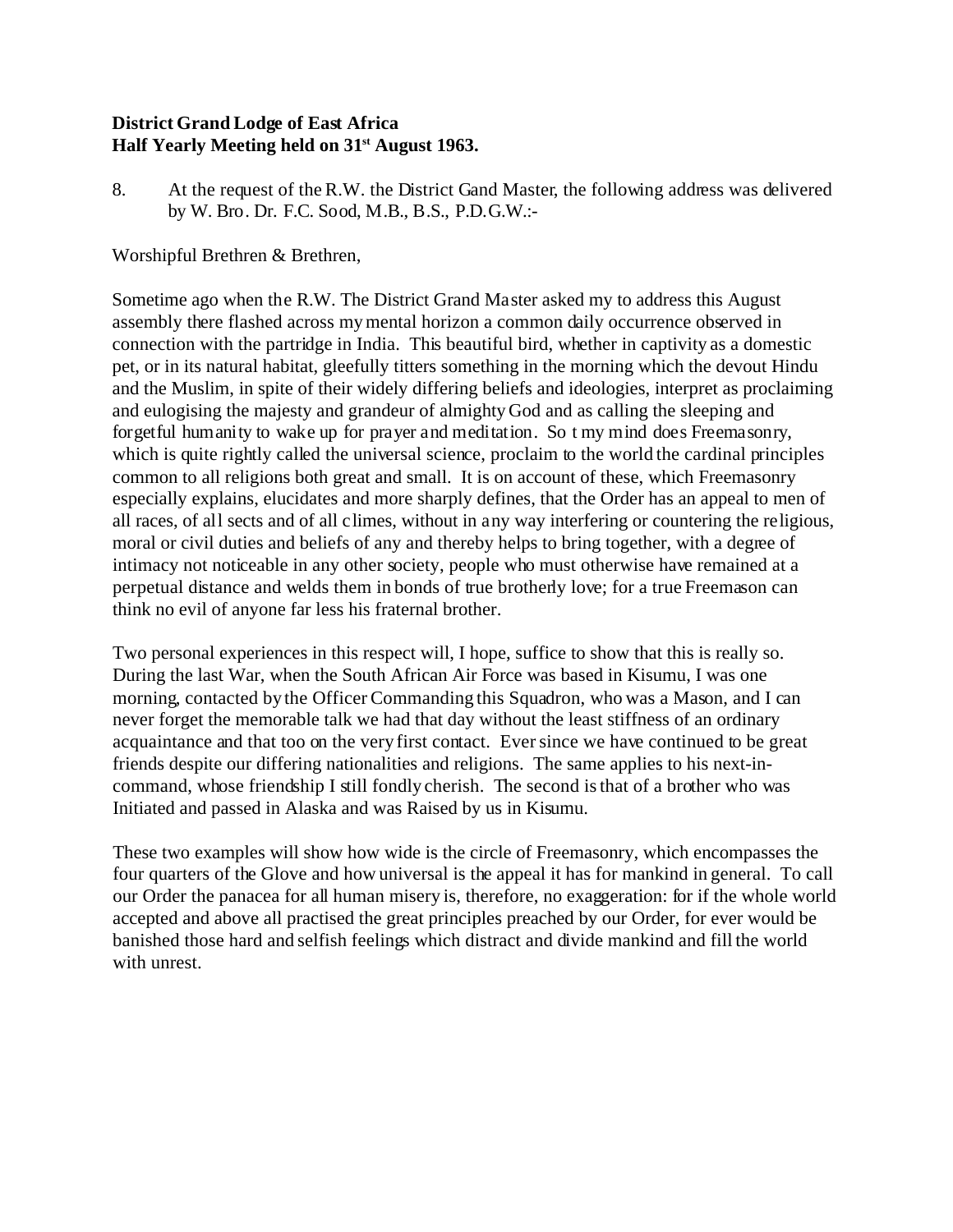As a Hindu professing the Vedic religion, I wish to tell you this evening how Freemasonry fits nicely and admirably into the Hindu belief and practice of religion, which enjoins four stages of Degrees of man s life.

Soon after the birth, the eldest in the family or the priest writes with a thin gold rod and honey, the word OM, the Sanskrit name of God, on he child s tongue and whispers the same into its ears, to impart the first impressions on the new-born child that it should love God with that purity of heart and sweetness of purpose as are inherent in gold and honey. His childhood and your should, as he grows, be devoted to the acquisition of literary, scientific and spiritual knowledge to enable him to steer the barque of life over the rough seas of passion. The second stage is that of a householder, when he marries and discharges his duties towards his family and the society in general, still guiding his progress by the principles of moral truth and virtue and acquiring plenty by lawful and righteous means to sustain himself and his family. Having done this he should now enter the third stage by leaving his worldly possessions to his family, who by this time should be able to stand on their own and thus begin to retract himself from all attachment to enable him to serve disinterestedly all human and animal life and thereby prepare himself for the fourth stage, by Contemplation, for the closing hour of his existence. This is the stage of Renunciation or Desirelessness. These four stages are enjoined equally on both sexes.

An explanation is, I think, here necessary of these two words which can wrongly be interpreted either as fatalism or despair leading to personal indifference, passivity and even stagnation. They actually mean acting without attachment whilst renouncing interest in fruits of action and are thus the best road to success, for he who broods over results often loses nerve in the performance of his duty, becomes impatient, gives vent to anger and thereby begins to do unworthy things. He jumps from action to action, never remaining faithful to any. He who broods over results is like a man given to objects of senses, is ever distracted, says good-bye to all scruples; everything is right in his estimation and he, therefore, resorts to all means to gain his ends. For such a one it is tersely said in the Bhagvad Gita or the Song Divine:--

> The man who dotes on things of sense, For them he soon attachment forms, From this attachment springs desire, And anger from desire is born.

 From anger comes delusion next, And loss of memory in its turn, From memory s loss, the reason is lost and then is lost the man himself.

Renunciation, if one is capable of, creates the inner peace and poise so necessary to achieve real and lasting results unattained by ugly means. For such an exceptional practitioner of self-denial a special prize is always in store. His highest recompense is to become so firmly united with God, that he attains the Bliss Supreme. This lesson afforded to us Freemasons by the Cs. Which teaches us to limit our desires in all stations in life so that we may live respected and die regretted.